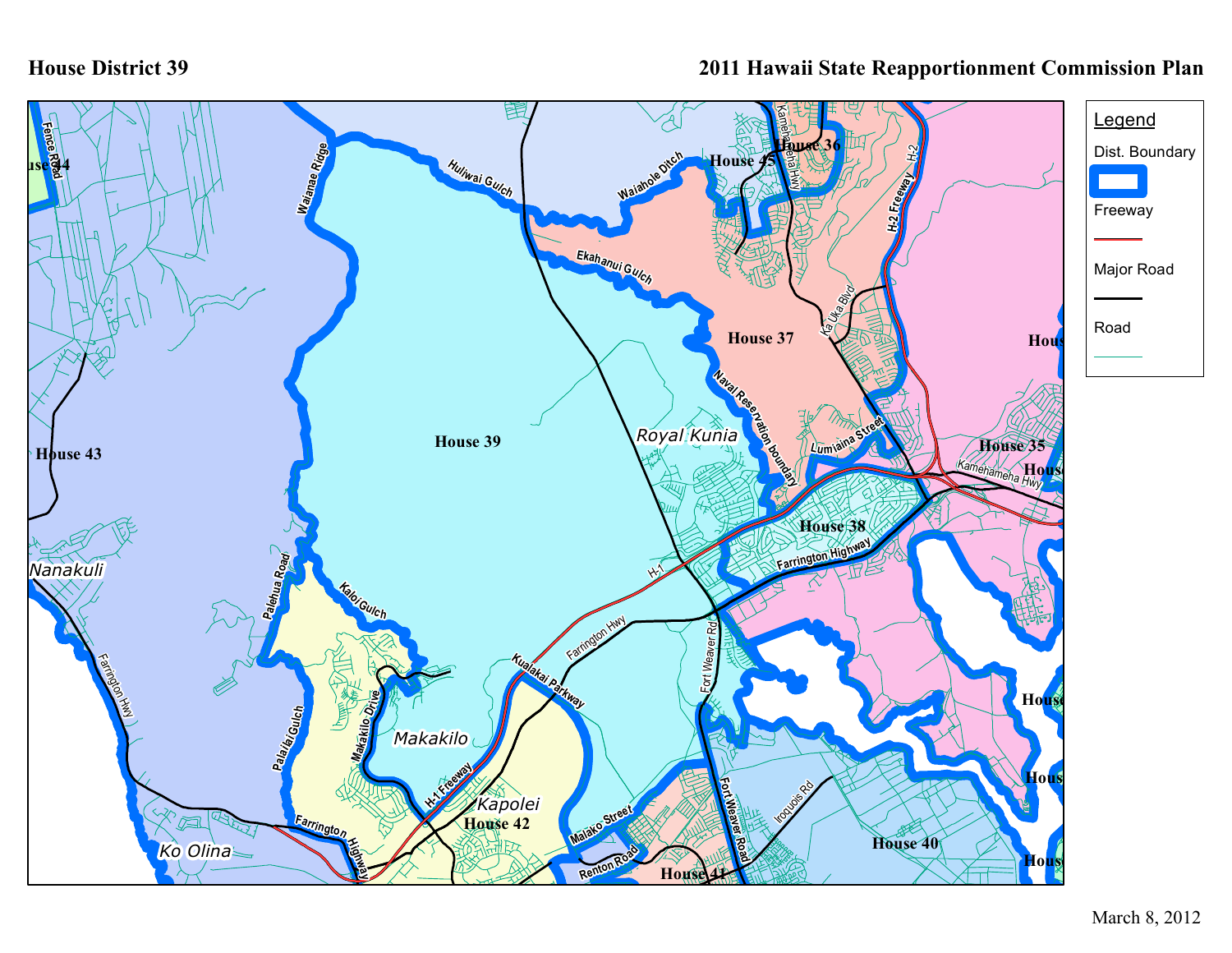**39TH REPRESENTATIVE DISTRICT:** Includes Laulaunui Island and that portion of the island of Oahu for convenience herein referred to as a portion of Waipahu, Royal Kunia, Village Park and Makakilo, and West Loch Estates, more particularly described as follows:

Beginning at the intersection of Huliwai Gulch and Kunia Road and running

(1) Southerly along said road to Ekahanui Gulch;

- (2) Easterly along said gulch to Military Reservation boundary;
- (3) Southeasterly along said boundary to Naval Reservation boundary;
- (4) Southeasterly along said boundary to Waikele Stream;
- (5) Southwesterly along said stream to Waikele CDP boundary;
- (6) Easterly along said boundary to Wainui Road;
- (7) Southerly along said road to H-1 Freeway;
- (8) Southwesterly along said freeway to drainage channel;
- (9) Southeasterly along said stream to Farrington Highway;
- (10) Southwesterly along said highway to Fort Weaver Road;
- (11) Southerly along said road to Kaihuopalaai Street extension;
- (12) Southeasterly along said extension to Kaihuopalaai Street;
- (13) Southeasterly along said street to Kumimi Street;
- (14) Easterly along said street to unnamed road;
- (15) Southeasterly along said road to West Loch Estate CDP boundary;
- (16) Southeasterly along said boundary to unnamed feature;
- (17) Northeasterly along said feature to Oahu shoreline;
- (18) Southerly along said shoreline to West Loch Community Shoreline Park boundary;
- (19) Southerly along said boundary to Military Railroad;
- (20) Southerly along said railroad to unnamed road;
- (21) Southerly along said road(s) to Military Railroad;
- (22) Southerly along said railroad to Hailimoa Place extension;
- (23) Westerly along said extension to Hailimoa Place;
- (24) Westerly along said place to Aeae Street;
- (25) Northerly along said street to Hamana Street;
- (26) Westerly along said street to Aawa Drive;
- (27) Northwesterly along said drive to Makaaloa Street;
- (28) Northwesterly along said street to Aawa Drive;
- (29) Northwesterly along said drive to Fort Weaver Road;
- (30) Southerly along said road to Ewa Villages Golf Course boundary;
- (31) Westerly along said boundary to old Mango Tree Road;
- (32) Southwesterly along said road to Park Row extension;
- (33) Southwesterly along said extension to Park Row;
- (34) Southwesterly along said row to old Mango Tree Road;
- (35) Southwesterly along said road to Malako Street;
- (36) Southwesterly along said street to Malako Street extension;
- (37) Westerly along said extension to Kualakai Parkway;
- (38) Northerly along said parkway to unnamed hydrographic feature;
- (39) Northerly along said hydrologic feature to Kualakai Parkway;
- (40) Northwesterly along said parkway to H-1 Freeway;
- (41) Southwesterly along said freeway to Makakilo Drive;